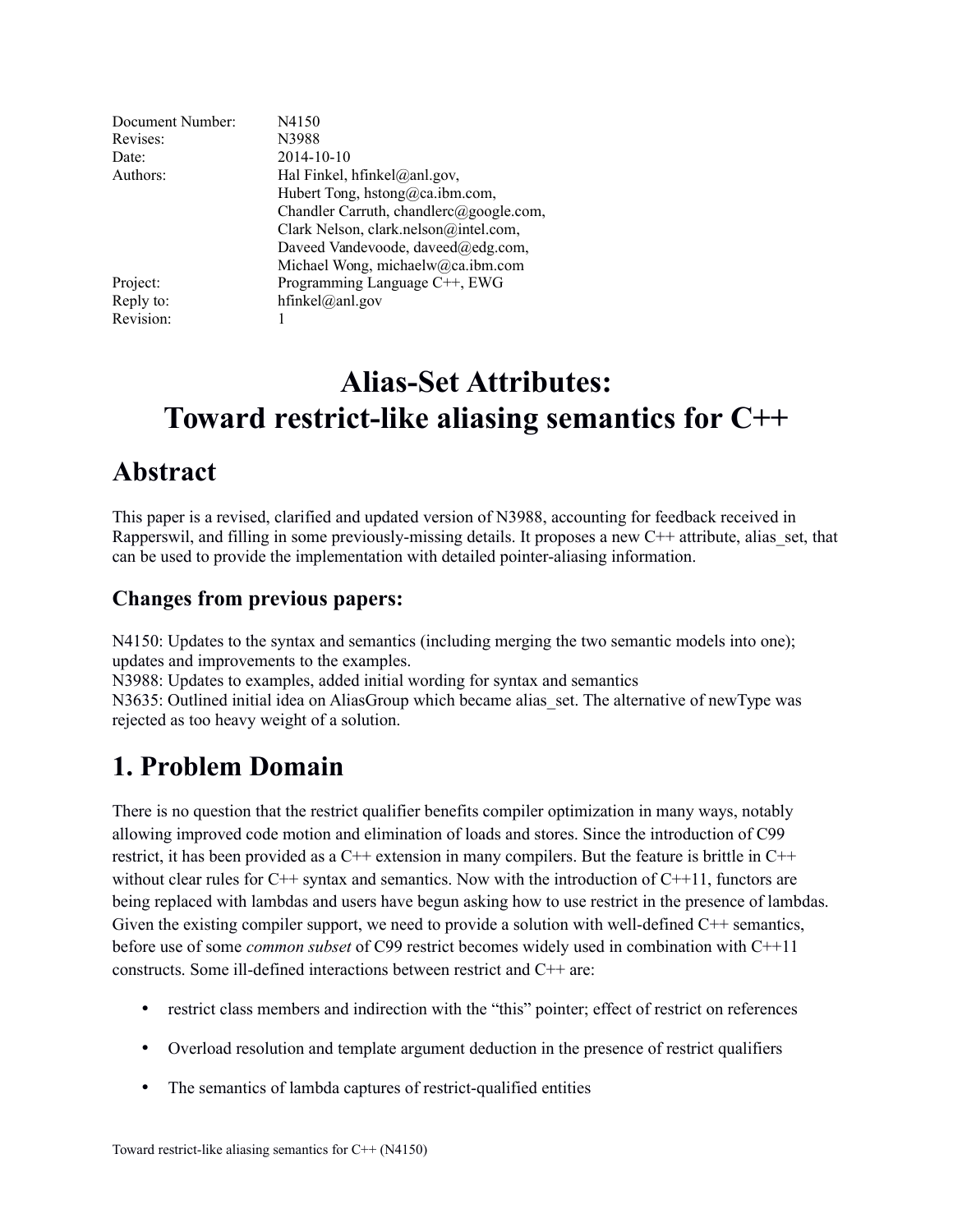The primary need is not about ensuring that the programmer can write code that is robust in the presence of aliasing, but to provide a mechanism by which the programmer can communicate to the compiler the absence of aliasing.

### **2. Compiler implementations and related work**

Some initial Internet research indicates that the restrict keyword (or its variants with underscores) is accepted by every major compiler:

- Microsoft [5]
- $\bullet$  GCC [6]
- IBM [7]
- $\bullet$  Intel (EDG) [8]
- $\bullet$  HP (EDG) [9]
- TI  $[15]$
- Clang  $[17]$
- Nvidia (nvcc)

Additionally, IBM's #pragma disjoint [11] asserts non-aliasing with specific pointers. Solaris [10], does not provide the keyword, but does provide a command line option that modifies all pointers in a file. This indicates there is wide-spread demand for restrict-semantics, or at least an appetite for the performance benefit offered by a facility similar to restrict. Without standardizing and improving the existing C99 restrict facility in C++, users typically have to jump through considerable hoops to get its effect through code rewriting through temporaries, or factoring and inlining function bodies to simulate its effect.

### **Related Proposals:**

Aliasing has long been a problematic area in both C and  $C_{++}$ , and  $C_{++}$  essentially adapts its aliasing rules from C in Clause 6.5p7. Several papers by Clark Nelson have attempted to fix the aliasing rules [2][3]. Work on improving type-based aliasing should continue, however, the discussion in these papers on effective types is orthogonal to our proposal.

The solution proposed in this paper does not conflict with the proposal in N3538, and was partially inspired by it, but provides a superset of N3538's expressive capabilities while limiting language changes to the addition of a new attribute.

## **3. Issues with restrict in C++ and C**

C99 restrict-qualifier support is not part of C++11. At the Mont Tremblant meeting, when reviewing C99 feature inclusion in C++, restrict was considered. It was noted in the record that the committee was awaiting a proposal, but none came forward. However, it was one of the few features that was considered as favorable for C++.

That having been said, C99 restrict has some undesirable aspects. Furthermore, it currently has ambiguities, even in C, because it is unclear exactly how it applies to struct members [13]. Also, its "based on" definition is often undecidable in practice.

```
float **foo(float **p);
void bar(float *restrict x, float *restrict z) {
  float **y = foo(&x);
```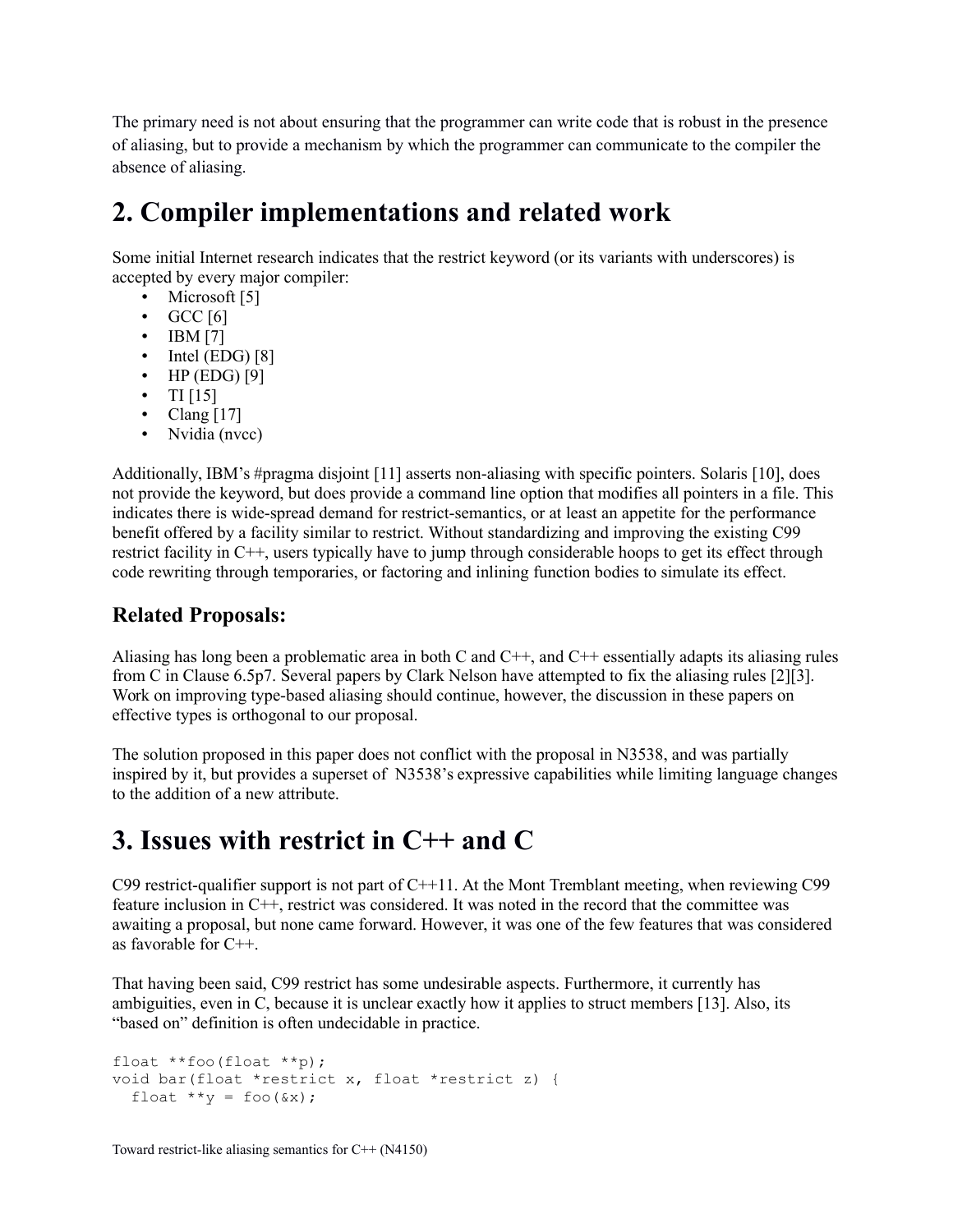```
 // is *y "based on" x? Generically, this cannot be known?
  **y = *x; // these might alias, restrict does not help here.
}
```
In addition, the definition is very general, flowing through almost any kind of statement. Here's an adaptation of some code provided by Nick Lewycky:

```
void foo(char *restrict p) {
  uintptr t x = 0;
  uintptr_t y = (uintptr_t)p;
  for (int i = 0; i < 8*sizeof(char*); ++i, x <<= 1) {
    int bit = (y) > (8 * sizeof(char*) - 1)) & 1;
    x == bit ? 1 : 0; }
 char *q = (char*)x; // q is "based on" p.
}
```
Another issue is how to use restrict when it is desired to consider only one pointer in a chain of pointers to have restrict-like semantics. The semantics of restrict in C is such that non-restrict pointers to restrict pointers may alias each other, and combined with how restrict in C is defined in terms of access based on a pointer object, accessing a restrict-qualified pointer indirectly via non-restrict pointers provides little information to the compiler.

C99 restrict syntax in C++ has even more issues to resolve. The restrict keyword is a C99 feature and was never designed to work in class abstractions. For example, it is unclear how the qualifier will be carried through functors and templates. It is specifically unclear if the qualifier changes the overload set.

```
void foo(int * restrict * a)
  { printf("First\n"); } \frac{1}{\sqrt{2}} candidate function 1.
void foo(int * * b)
   { printf("Second\n"); } // candidate function 2.
int main() {
    int a;
    int *b=&a;
   int * restrict _ *c=&b;
   int \overline{d} \overline{d} =&b;
  foo(c) ;
   foo(d);
}
```
It is also unclear if it participates in the mangling of the type? Does it affect type specifications in the same way as a cv-qualifier?

```
int * __restrict__ p; // p is a restricted pointer to int
int * __restrict__ * q; // q is a pointer to a restricted pointer to int
void foo(float * __restrict __a, float * __restrict __b);
                           \overline{77} a and b point to different (non-overlapping)
                           // objects
```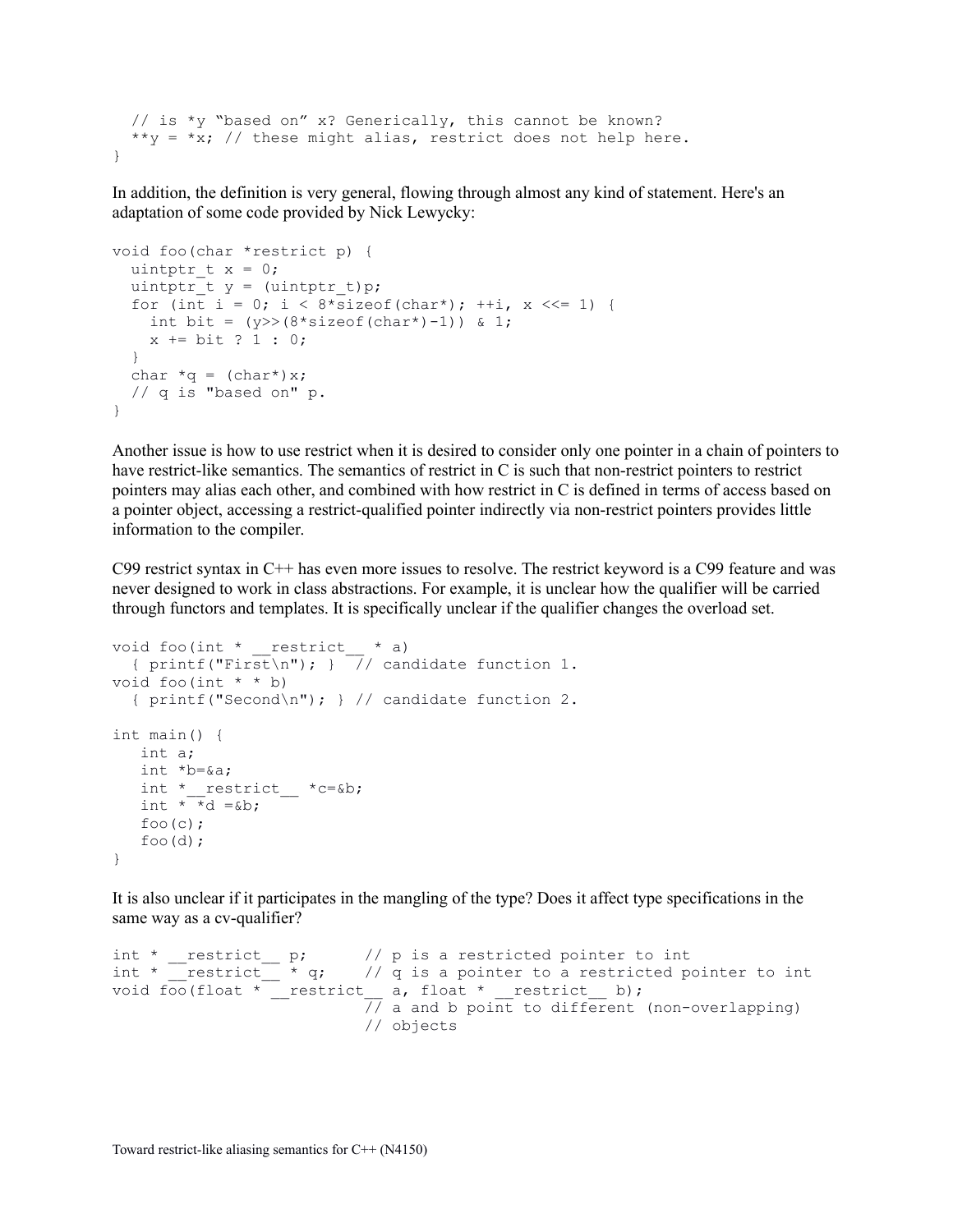Moreover, as highlighted by the example below, the guarantees provided by restrict are often inappropriate, or too weak, when used on member variables. C++ should have a better way to rewrite the following code to enable it to be optimized (and possibly vectorized):

```
typedef double * restrict d p ;
class Functor
{
public:
   Functor (d p x, d p y, d p z, d p u,
                double q, double r, double t)
   : m x(x), m y(y), m z(z), m u(u), m q(q), m r(r), m t(t) { ; }
    void operator() (int k)
    {
      m x[k] = m u[k] + m r^{*} (m z[k] + m r^{*}m y[k]) +m_t^+(m_u[k+3] + m_t*(m_u[k+2] + m_t*m_u[k+1]) +m_t * (m_u[k+6] + m_q * (m_u[k+5] + m_q * m_u[k+4] ) ) );
    }
   private:
   d_p m_x;
    const d_p m_y;
    const d_p m_z;
    const d_p m_u;
    const double m_q;
    const double m_r;
    const double m_t;
};
void functor(d_p x, d_p y, d_p z, d_p u,
              double q, double r, double t,
              int length)
{
   Functor kernel(x, y, z, u, q, r, t);
   for (int k=0; k<length; ++k) { //1 kernel(k);
    }
}
```
Users want to specify restricted pointers for the loop //1. The member initializations indicate all pointers are restricted, which are intended for the loop //1. The problem is that the call operator, which uses the restrict pointer members can make little use of the restrict property. Restrict is a promise of an exclusive handle to memory at time of initialization, but does not guarantee that the value does not escape after initialization. The call operator must conservatively assume the restrict pointer values have escaped prior to entry and indirect operations through these pointers may still alias indirect operations through nonrestrict pointers of appropriate type.

Although the restrict pointer values may escape, it can be safely assumed that m  $x, m, y, m, z$  and m  $u$ remain disjoint, which should be sufficient to get the desired optimization in this case. If that is the user's intention, the use of restrict here is a clever, but obfuscated, means of expressing disjoint properties of the member pointers.

Inlining may relieve the problem if enough inlining is performed so that the performance sensitive code is inlined into the scope of the owning object and it can be proven the restrict pointer values do not escape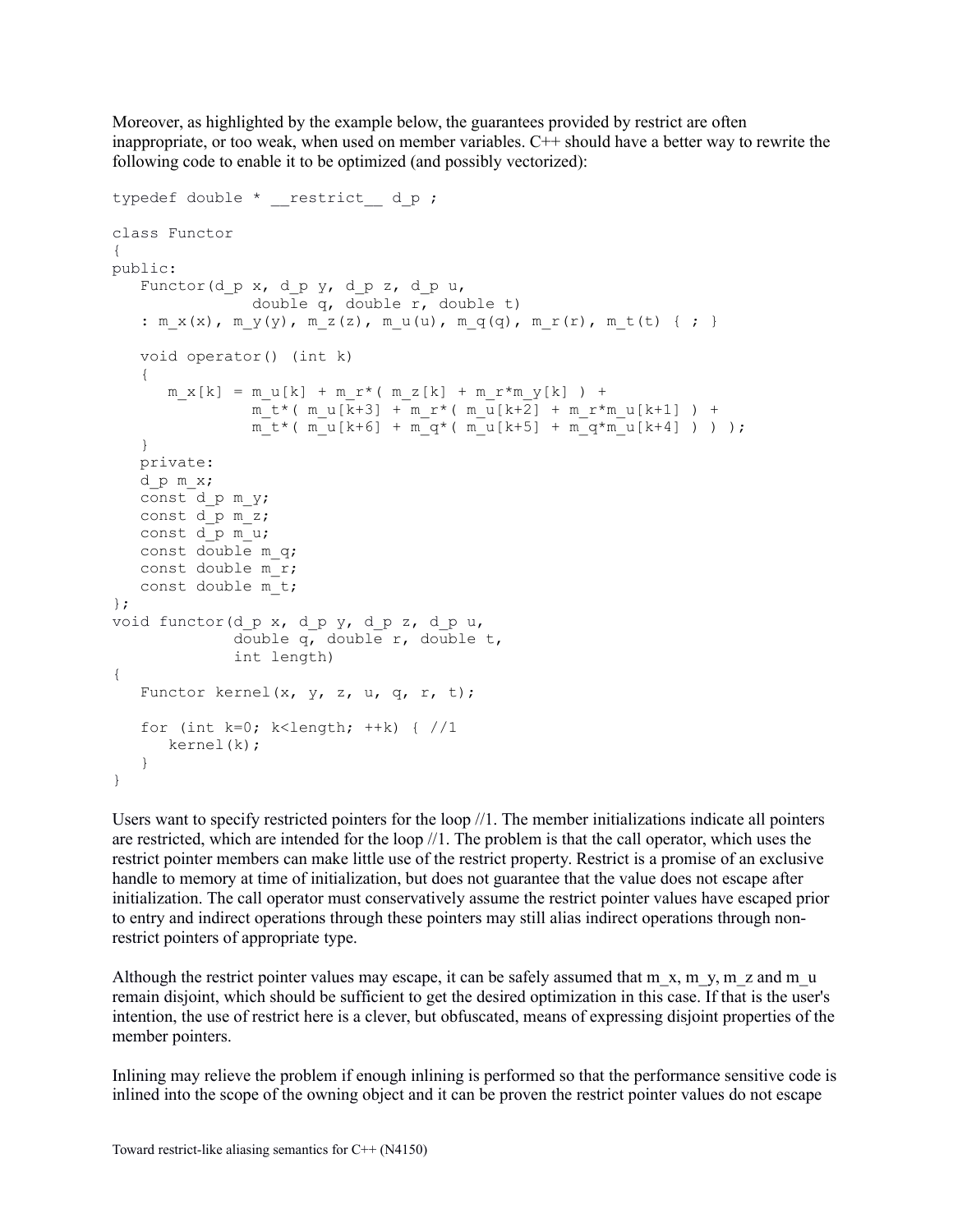after initialization. The fundamental problem, however, of the pointer value possibly escaping and hindering optimization remains, and may be quite problematic, in cases where restrict pointer members are referenced indirectly (including through the implicit-this pointer.) In the case of member declarations, it's more useful to the compiler if the restrict promise is an exclusive handle to memory for the lifetime of the owning object.

For the above example, the member function needs to be processed independently. It is possible the restrict pointer member values have escaped prior to calling the function. While we may be able to take advantage of the fact that restrict pointers that are members of the same object are always disjoint, the "implicit-this" indirection of accessing the pointers is still problematic because it's not safe to assume that restrict pointers in different objects are disjoint.

With respect to lambdas, the same logic applies. Capture of a restrict pointer is not defined by the C++11 Standard or any standard, but it's reasonable to expect that the capture of restrict pointers preserves restrictness. We should be able to make the restrict indirects in the lambda function disjoint from each other. This is another benefit of specifying the properties of restrict-like semantics for C++.

The usual solution of the above example is enlisted partially by N3538, using extra copies of temporaries. In addition, users can also wrap each one of these into distinct object types to say there is no aliasing. But this adds a further level of indirection to the restrict symbol. In general, C99 restrict in a class abstraction is not well defined.

```
Another solution is simply to remove the functor abstraction, and simply rewrite the code inlined:
void functor(d p x, d p y, d p z, d p u, double q, double r, double t, int
length)
{
    for (Indx_type k=0 ; k<length; ++k) {
      x[k] = u[k] + r^* (z[k] + t^*y[k]) +t*(u[k+3] + t*(u[k+2] + t*u[k+1]) +t*(u[k+6] + q*(u[k+5] + q*u[k+4] )) }
}
```
This is impractical for most large scale code deployment and seriously breaks the composition ability of  $C++$ .

Users would like to exploit  $C++11$  features such as lambda expressions. They explicitly express their requirements that they will use C++11 only if it can deliver better performance. Here is a quote from one user:

They are willing to write compile-friendly code, specifically, they are willing to add "restrict keyword" to help the compiler generate better code.

The above example shows a case where the pointers in the loop body are currently *not* restricted because it is potentially not carried to functors by all compilers. Similar cases can be made for templates.

Users are now experimenting with the ability to decouple a loop body from a loop traversal in a systematic way that may enable them to achieve a high-level of performance portability across diverse future platforms.

They can define a template method that defines a traversal over an arbitrary loop body and a "tag struct" used to instantiate the traversal method.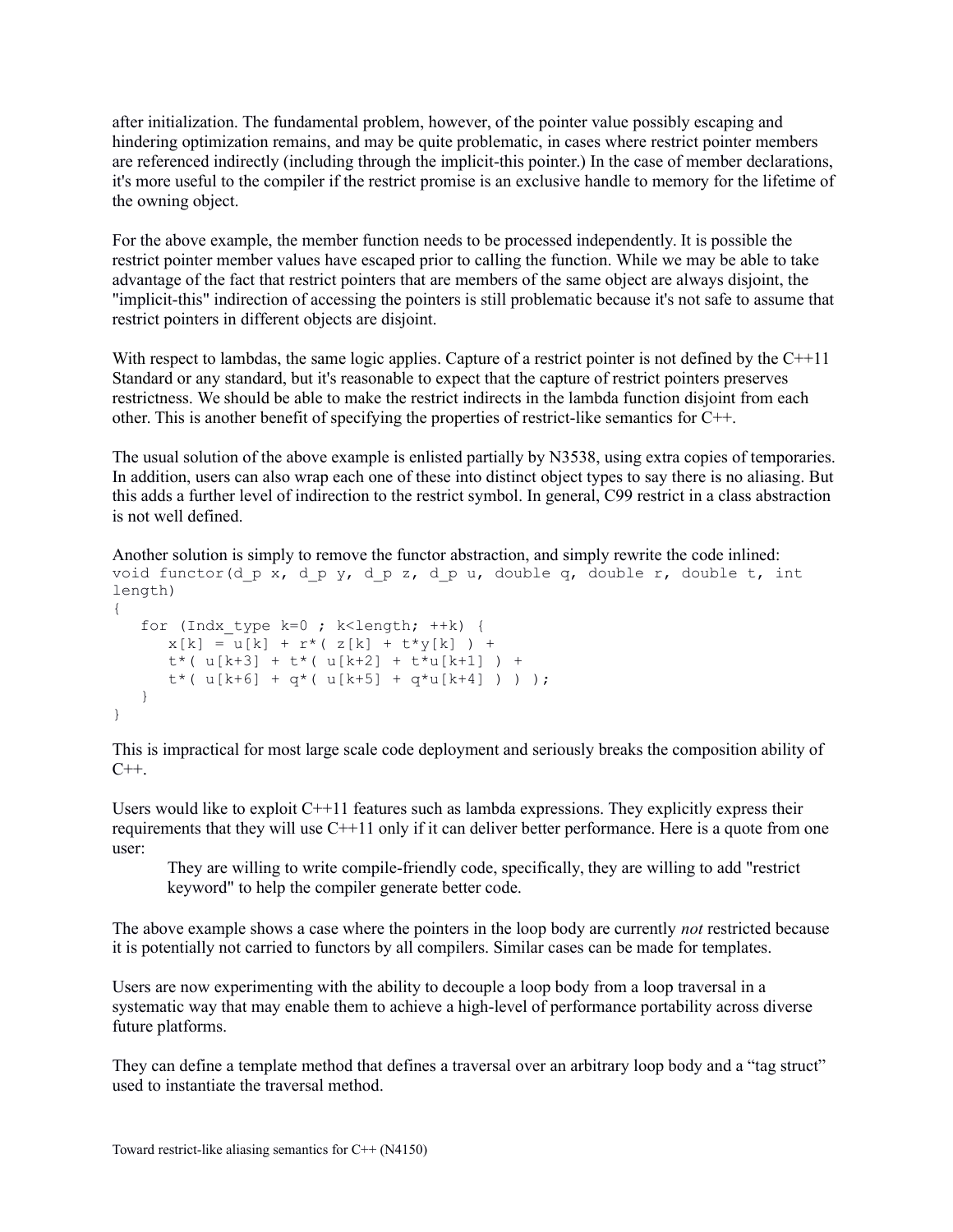```
struct vectorized traversal {};
template <typename LOOP_BODY>
inline void IndexSet forall(vectorized traversal, int begin, int end,
                            LOOP_BODY_loop_body)
{
   for ( int ii = begin ; ii < end ; +ii ) {
     loop body( ii );
    }
}
```
Then, the earlier examples would look like the following:

```
void functor template(d p x, d p y, d p z, d p u, double q, double r,
                       double t, int length)
{
   Functor kernel(x, y, z, u, q, r, t);
   IndexSet_forall<vectorized traversal>(0, length, kernel);
}
```
In addition, the above loop, when properly aliased, can be vectorized automatically without explicit directives.

We wish also to solve the issue of multiple parameters and complex access patterns or partial overlaps (e.g. striding). These complex cases exist in the field pervasively.

Here are several stride examples that are common in the field noted by a colleague of some of us:

(a) Using two pointers to walk an array and the pointers never point to the same thing.

```
Example #1
void dupElems(int* t, int *s, int n) {
  for (int i=0; i<n; ++i, s+=2, t+=2) {
    *t=*s; }
}
dupElems(arr, arr+1, sizeof(arr)/2); // copies odd elements to the
                                     // preceding even element
```
(b) Another example that is better known is

```
void strcpy(char *t, char *s) {
while (*t++=*s++);
}
```
Matrix operations can benefit greatly from proper handling of striping.

In both of these examples the stores should not cause the optimizer to consider the source modified. Note that adding restrict to the parameter declarations provides enough information to the optimizer to do the right thing.

(c) Here is another example where restrict doesn't solve the problem without extra work: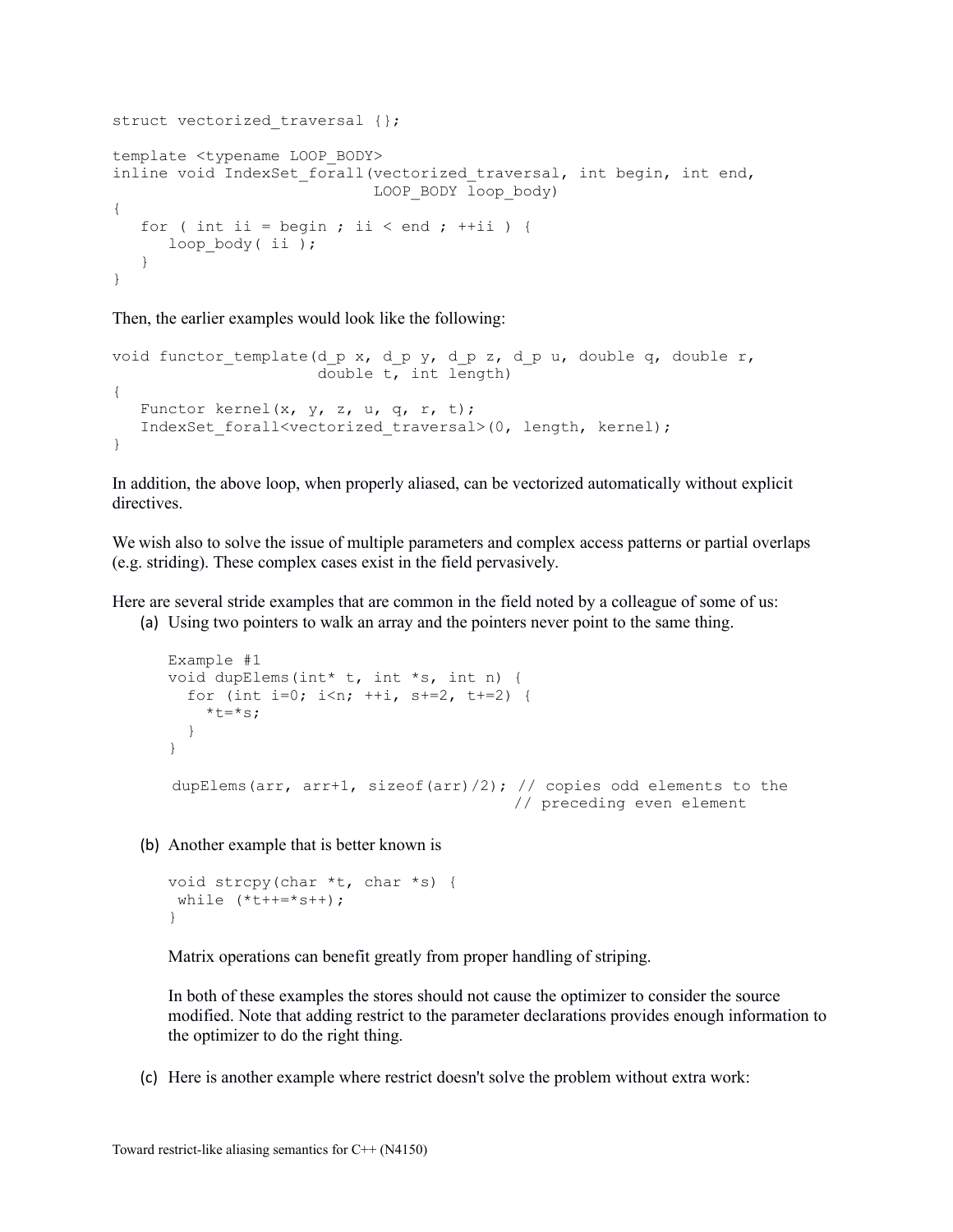```
String::String(const char *str, unsigned len)
{
  curLen = len;if (len \leq localBufferSize)
   {
    maxLen = localBufferSize;
    str = buffer;
    if (overlaps(str, str, len))\left\{ \right.std::memmove(str, str, len);
      str[len] = ' \overline{\sqrt{0}}'; return;
     }
   }
   else
   {
    for (maxLen = remoteBufferInitSize; _maxLen <= len;
          maxLen += (unsigned int)remoteBufferIncrSize) {}
     str = new StringChar[ maxLen+1];
   }
  for (int i = 0; i < len; i++)str[i] = str[i];str[len] = ' \0';}
```
The loop to copy str into str could be faster if the compiler knew the two pointers were disjoint. Before the loop we could assign str to a restrict pointer but the user shouldn't need to add an extra local variable to get the right optimizations.

### **4. Goals of this design**

Given the above discussion on issues, it is the intention of the solution to resolve or cover the following cases:

- Variables, functions, static data members
- Members variables of struct/unions/class, for every level of nesting
- Overlapping array members and strides including multi-dimensional arrays
- Support lambdas, functors, templates
- Indirect references through implicit this pointers
- Prevent the relevance of escaping of restrict pointer values inside functions
- Support every level of nested pointer operator

### **5. Design solution**

At the Sept. 2013 Chicago meeting, feedback from the initial presentation of N3635 indicated broad support for allowing the user, using generalized attribute syntax, to explicitly partition alias sets into disjoint groups even within type-based aliasing rules. There was guidance that it should not carry through typedefs and that it should not affect the type system. Accordingly, we do not propose the use of type attributes, but instead propose using attributes in such a way that they do not affect the type. In addition, as the implementation of this feature requires compiler backend support, we needed to get buy-in from major compiler backends.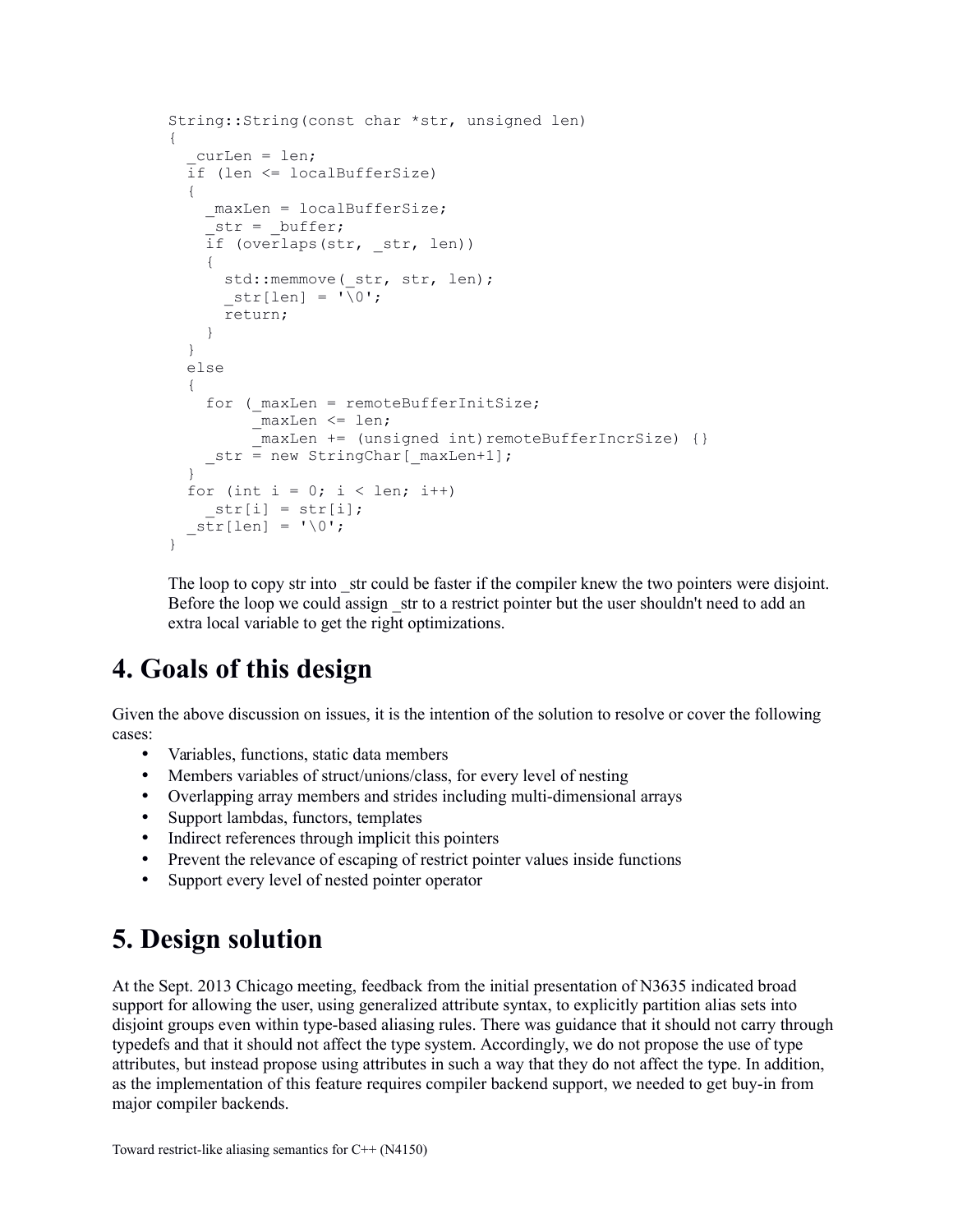In Feb 2014 Issaquah meeting, a group [16] met to work on a solution, again based on the AliasGroup design in N3635, but now expanded and renamed alias set. This solution creates an aliasing attribute syntax to describe the partitioned sets for even complex nesting and member components. This proposal is discussed here in a quasi-grammar and initial draft wording, to give an indication of the direction. We look for feedback from other vendors beyond the current authors list, including GNU, Microsoft, Embarcadero and Solaris.

#### **Proposal with pseudo-standard wording:**

#### Add the following subsection of 7.6 **[dcl.attr.grammar]**:

#### 7.6.x Alias-Set attribute [dcl.attr.as]

The attribute-token alias set restricts the set of objects that a pointer or reference variable may be used to access. It may occur multiple times in each attribute-list and the attribute-argument-clause shall have the format:

```
 as-attribute-argument-clause:
   ( as-set-list )
 as-set-list:
   as-set-list ; as-set-specifier
   as-set-specifier
 as-set-specifier:
   as-set-name as-predicate_opt
 *
   ...
  as-predicate:
  [ assignment-expression ]
 as-set-name:
   qualified-id_opt
```
The attribute may be applied to any declarator-id in a declarator. When applied to the declarator-id in a function declaration, the attribute set applies to the function's return value, and the return type shall be a pointer or reference type. Otherwise, the attribute set applies to the associated reference or variable. Let V be the return value, reference or variable. V shall either be a reference or a multi-level mixed pointer (4.4). If V is a reference, then the alias set list must have at most one specifier, which may not be the ... specifier. The alias set specifier restricts the universe of objects to which the reference may bind. Otherwise, the alias set list may have at most n specifiers (for the n that defines the multi-level mixed pointer type). The first specifier restricts the use of V by limiting indirections through it to objects in a restricted universe, the second restricts the use of \*V similarly, the third restricts the use of \*\*V, and so on. If the ... specifier is present, it must be the last specifier in the specifier list and the specifier list must contain at least one other specifier. When the ... specifier is present, then the list is treated as if it had n specifiers where the last specifier in the list prior to the ... is used in place of the ... and for any others that are missing. When the \* specifier is present, the universe identified by the specifier is unspecified.

Each aforementioned restricted universe of objects is identified by an alias set specifier consisting of an optional name, which may be any qualified-id resolvable as specified below, and an optional predicate. If neither is provided, then the universe is unspecified, but the disjointness restrictions specified in 3.7.4.1 [basic.stc.dynamic.allocation] paragraph 2 for the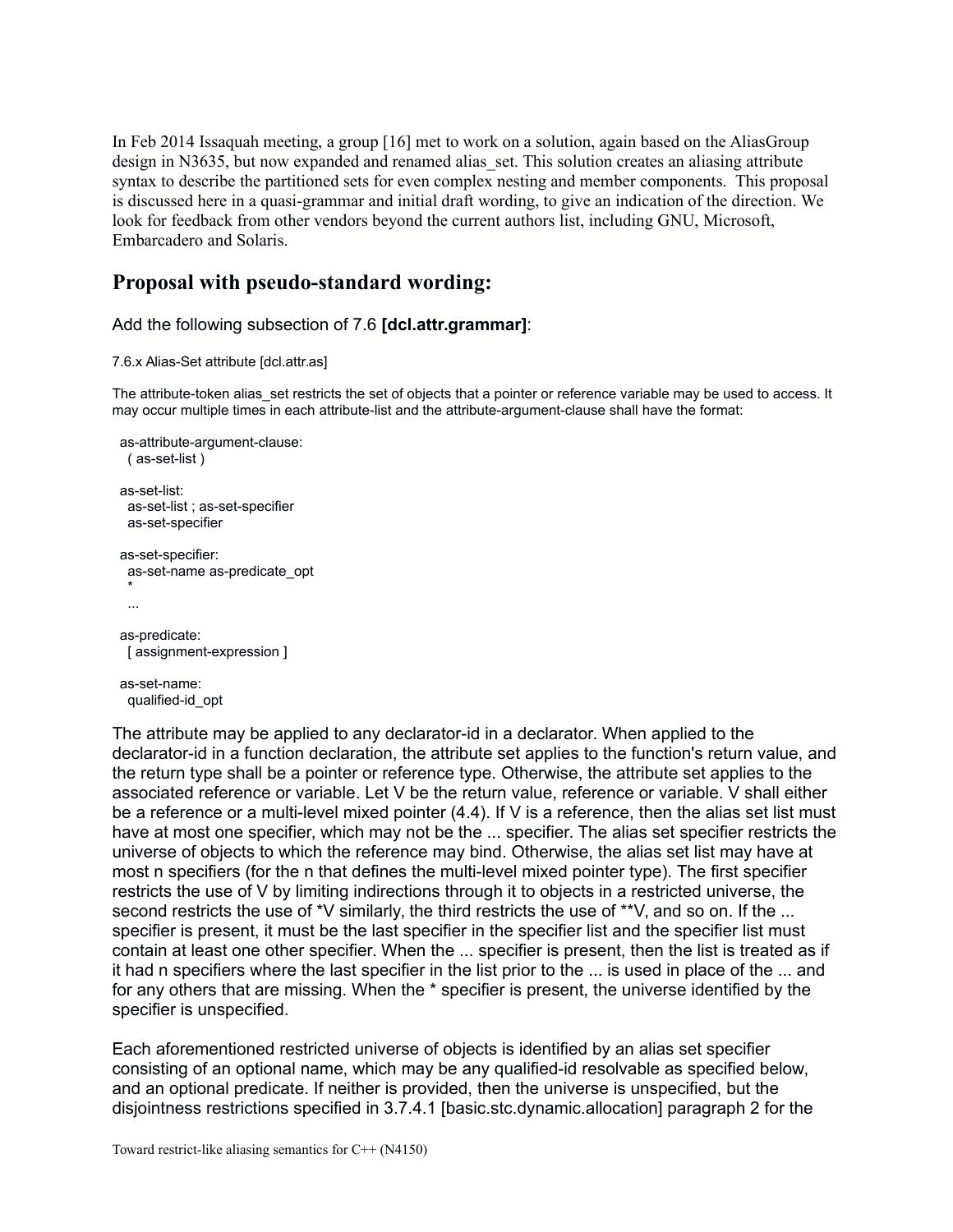return values of library allocation functions apply [Note: see core issue 1338]. If only the name is provided, the universe is identified by the fully-qualfied name (not the entity that the name denotes). The name shall resolve to a variable, enumerator, type or namespace, in that order of preference. If the name is not provided, then the universe is identified by the tuple of the type of the predicate expression and the value of the expression. If both the name and predicate are provided, then the tuple of the fully-qualified name, the type of the predicate expression and value of the expression identify the universe. Each identified universe is disjoint from all other universes. When comparing two universes where the relevant identifying tuples contain dynamic predicates, the expression  $P1 = P2$  shall be used in the relevant evaluation context (specified in the next paragraph). Should the evaluation of this expression have side effects, the behavior of the program is undefined.

When the attribute is applied to the declarator-id in a function declaration or applied to the declarator-id of a parameter-declaration in a function declaration or lambda, for the purpose of name resolution, the name of the universe and names contained within the predicate expression are resolved as though the predicate was the expression in an expression-statement, and this statement occurred first within the function or lambda body. When applied to the declaration of a global or member variable, name resolution occurs within the context of an unnamed, parameterless global or member function in the same scope as the declaration. When a predicate expression is provided, the value used to partially identify the universe is the value of the predicate expression sequenced immediately prior to the indirection of the pointer to which the attribute applies, or the binding of the reference to which the attribute applies. Whether the predicate expression is evaluated prior to any particular indirection or reference binding is unspecified.

When multiple alias set specifiers apply to a particular pointer object or reference, the restriction is to the union of all provided universes.

#### **Application of Restrictions:**

If the value of a pointer, or the address of a reference, is used to form a glvalue expression which is used to access the object which the glvalue designates, and the use of the pointer value or reference is restricted as described in this section, then the following applies:

- The access to the designated object is understood to potentially access any of the universes associated with the pointer values or references used to form the glvalue expression.
- If access to the designated object occurs via a glvalue which is not understood to potentially access at least one of the universes considered in the previous point, then the behavior is undefined.

[TODO: We should likely limit the kinds of subexpressions from which we take universe restrictions, for example, we might not consider those from subexpressions that are function arguments, the first parts of ternary operators, boolean conversions, etc.]

If the formed glvalue expression forms the initializer-clause of an initializer for a reference to a type reference-compatible to that of the expression, then the reference being initialized inherits restrictions to the union of all universes to which pointers or references used to form the glvalue expression are restricted.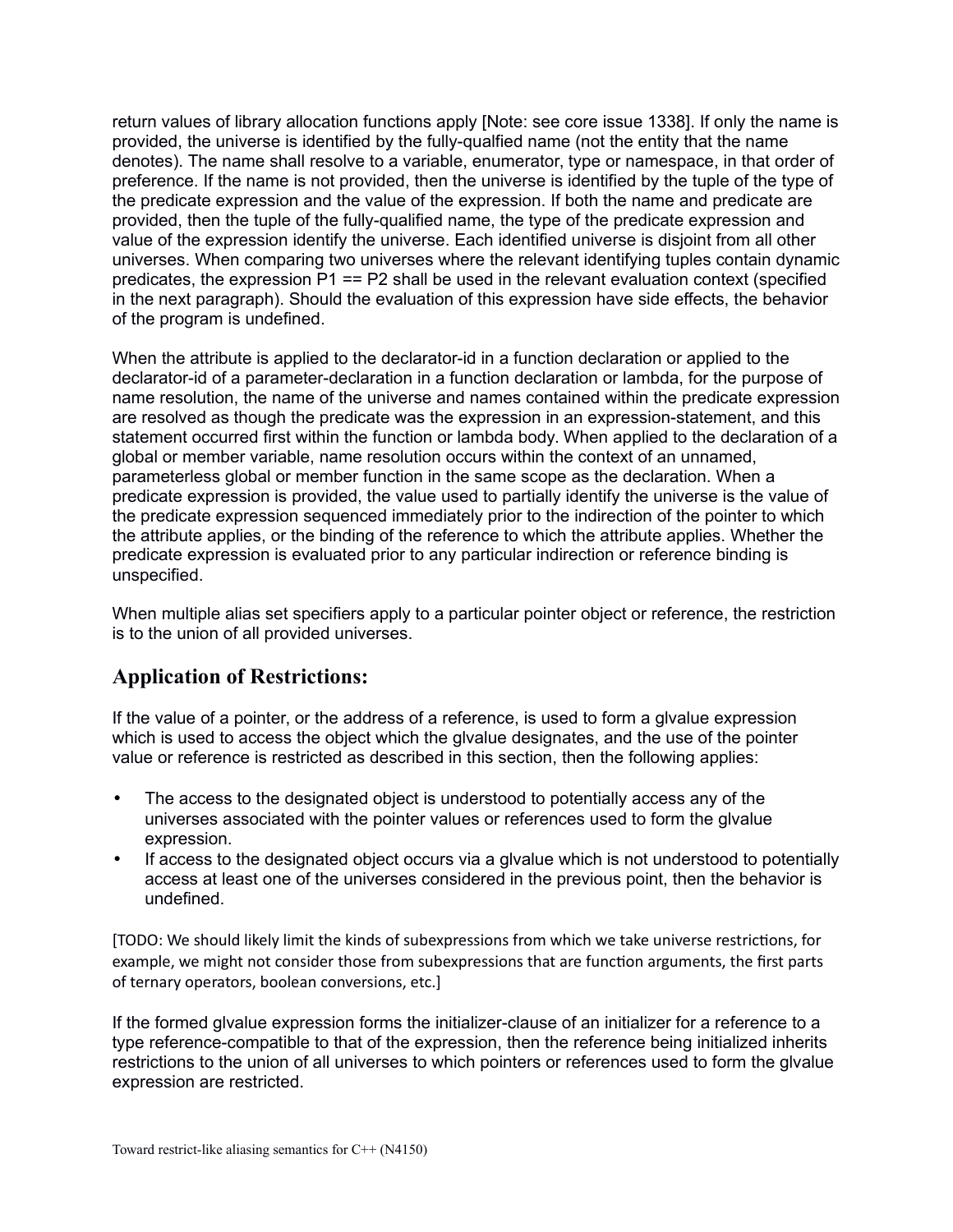If the value of a pointer, or the address of a reference, is used to form the initializer-clause of an initializer for a pointer, then the pointer being initialized inherits restrictions to the union of all universes to which pointers or references used to form the initializer-clause are restricted.

Restrictions to a particular universe apply only to glvalues formed in scopes where the alias set name's associated variable, enumerator, type or namespace is visible (3.3.10) and accessible (Clause 11). For unnamed universes, the restrictions apply only to glvalues formed in scopes where the variable to which the attribute is applied is visible and accessible.

### **Motivating examples**

The examples below illustrate how the syntax works. It also provides commentary on the desired conclusions that a compiler may safely make. The precise semantics applied to reach the conclusion is left unspecified.

[Example:

[[ alias\_set() ]] void \*my\_malloc(size\_t); // The return value is the address of an object that is disjoint from all others (just like malloc).

[[ alias  $set(tagX)$  ]] T \*x;

 $x = my$  malloc(n);

 $v = x$ ; // x is restricted to the universe of tagX (and the compiler may infer that it is disjoint from any other pointer in tagX as well).

[[ alias set(tagA), alias set(tagB) ]] int \*x; // objects accessed using x are restricted to the union of the 'tagA' universe and 'tagB' universe.

struct tag;

void foo( $[$ [ alias set(a) ]] double \*a,  $[$  alias set(a) ]] double \*b,  $[$  alias set(tag) ]] double \*c);

 // The pointer values of a and b, and any derived from a or b might refer to the same object. The pointer value of c can only refer to objects in the 'tag' universe (assuming an indirection). However, if foo is inlined into its caller, the alias\_set guarantees conferred by the alias\_set a still only apply to aliasing comparisons between indirections that came from the inlined function, not between those and indirections in the caller.

 class container { protected: struct as {};

[[ alias set(as[this]) ]] int \*start, \*end;

 // These pointers, or those restricted to the same universe, might refer to the same objects. No other pointers used in indirections by functions that could access container::as will do so.

 struct as2 {}; storage\_manager sm;

[[ alias set(as2[sm.get  $id()$ ]) ]] int \*s\_start, \*s\_end;

// If sm.get id() has side effects, then the behavior of the program is undefined. We don't, however, want to force the compiler to prove this in order to make use of the alias-set information.

};

[[ alias\_set(tagY) ]]  $T^*$  bar([[ alias\_set(tagX) ]]  $T^*$  x) {

 return x; // this will cause undefined behavior if the return value is ever used in an indirection in a context where it is restricted to the tagY universe.

}

// assume that std::vector's internal pointers have an alias set as in the preceding container example using some tag that is private to std::vector.

void foo([[ alias\_set(tagX) ]] T \*x, std::vector<T> &V);

 $\left[ \text{I alias} \text{ set}(tagX) \right]$  \*x = &V $\left[ 0 \right]$ ;

foo(x, V); // this is valid; the alias set restrictions from within std::vector only apply to aliasing comparisons where the vector's alias set tag is in scope and accessible. So if two of std::vector's operator [int] were inlined, then the two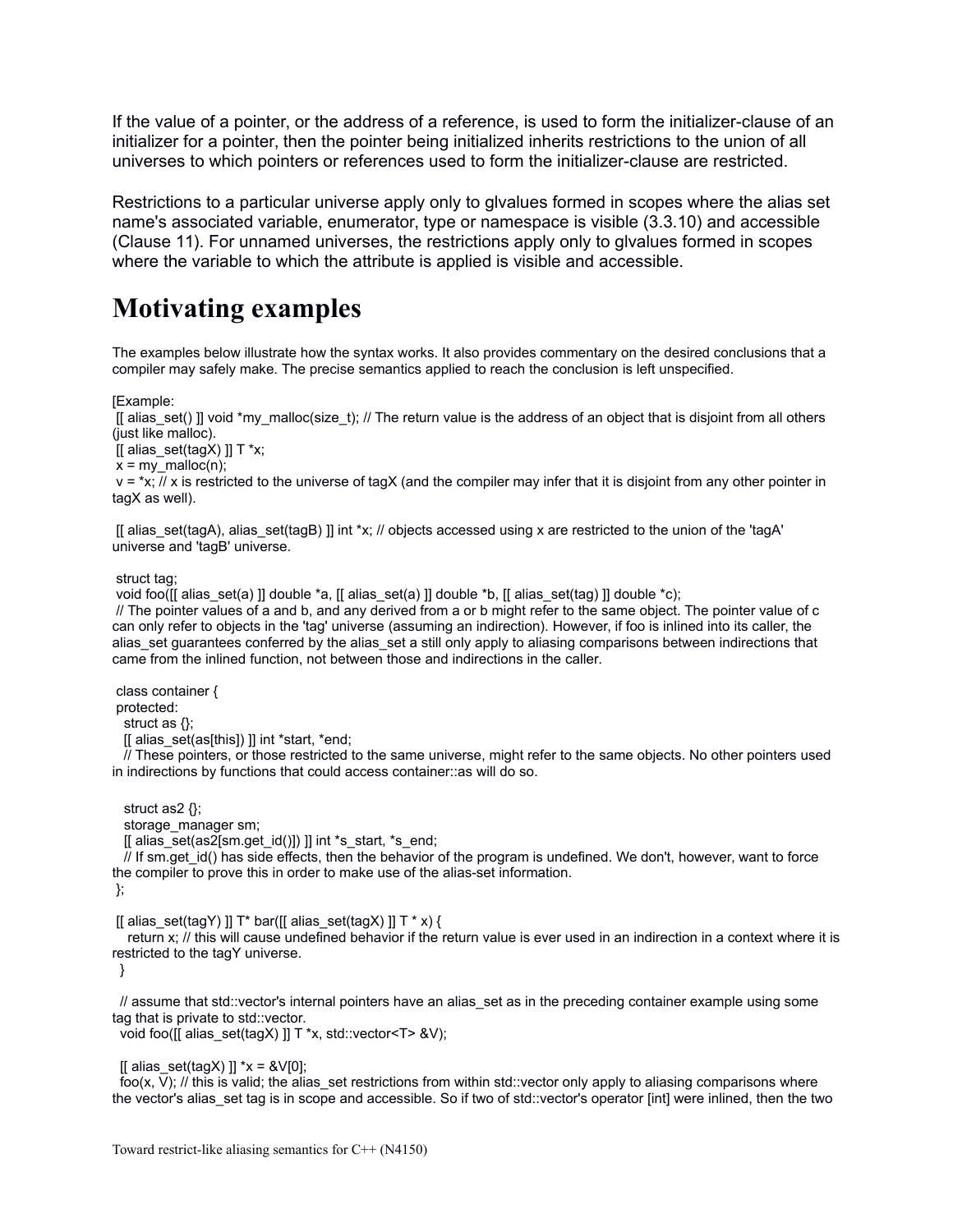indirections contained therein could be dealiased, but nothing could be said about the indirection within the std::vector member function and the \*x from within foo. ]

### **Summary of Benefits:**

This approach has the benefit that it:

- Enables explicit user control of aliasing
- Replace based-on, which is often undecidable in practice, with a mechanism that is easily solvable
- Resolves many of the difficulties of restrict-like semantics with  $C++$
- Is lightweight and simple to adapt
- Can be ignored

## **Conclusion**

This paper analyzes the difficulties of adding restrict-like semantics to  $C_{++}$  and proposes an alternative attribute-based mechanism to express pointer/reference aliasing properties and allow the compiler to perform the optimizations that users demand. This mechanism does not require any core language syntax changes and/or changes to the type system, is more expressive than C99's restrict, and naturally integrates with modern C<sup>++</sup> features.

### **Acknowledgements**

This proposal is the culmination of work by at least the following and many others: Chris Bowler, Yaoqing Gao, Ian Mcintosh, Chris Lord, Sean Perry, Kit Barton, Shimin Cui, Roland Froese, Tom Plum, Torvald Riegel, Olivier Geroux, Jeff Snyder and hcedwar@sandia.gov.

### **References**

[1] WG21 N3538: Pass by Const Reference or Value, Lawrence Crowl: http://www.openstd.org/jtc1/sc22/wg21/docs/papers/2013/n3538.html

[2] WG14 N1409: aliasing and effective type as it applies to unions/aggregates, Clark Nelson: http://www.open-std.org/jtc1/sc22/wg14/www/docs/n1409.htm

[3] WG14 N1520: Fixing the rules for type-based aliasing, Clark Nelson: [http://www.open](http://www.open-std.org/jtc1/sc22/wg14/www/docs/n1520.htm)[std.org/jtc1/sc22/wg14/www/docs/n1520.htm](http://www.open-std.org/jtc1/sc22/wg14/www/docs/n1520.htm)

[4] C<sup>++</sup>-std-ext reflector discussion

[5] Microsoft: http://msdn.microsoft.com/en-us/library/8bcxafdh%28v=vs.80%29.aspx

[6] GCC: http://gcc.gnu.org/onlinedocs/gcc/Restricted-Pointers.html

[7] IBM: http://publib.boulder.ibm.com/infocenter/zos/v1r13/index.jsp?topic=

%2Fcom.ibm.zos.r13.cbclx01%2Frestrict\_type\_qualifier.htm

[8] Intel (EDG): http://software.intel.com/sites/products/documentation/hpc/composerxe/en-

us/2011Update/cpp/lin/optaps/common/optaps\_vec\_use.htm